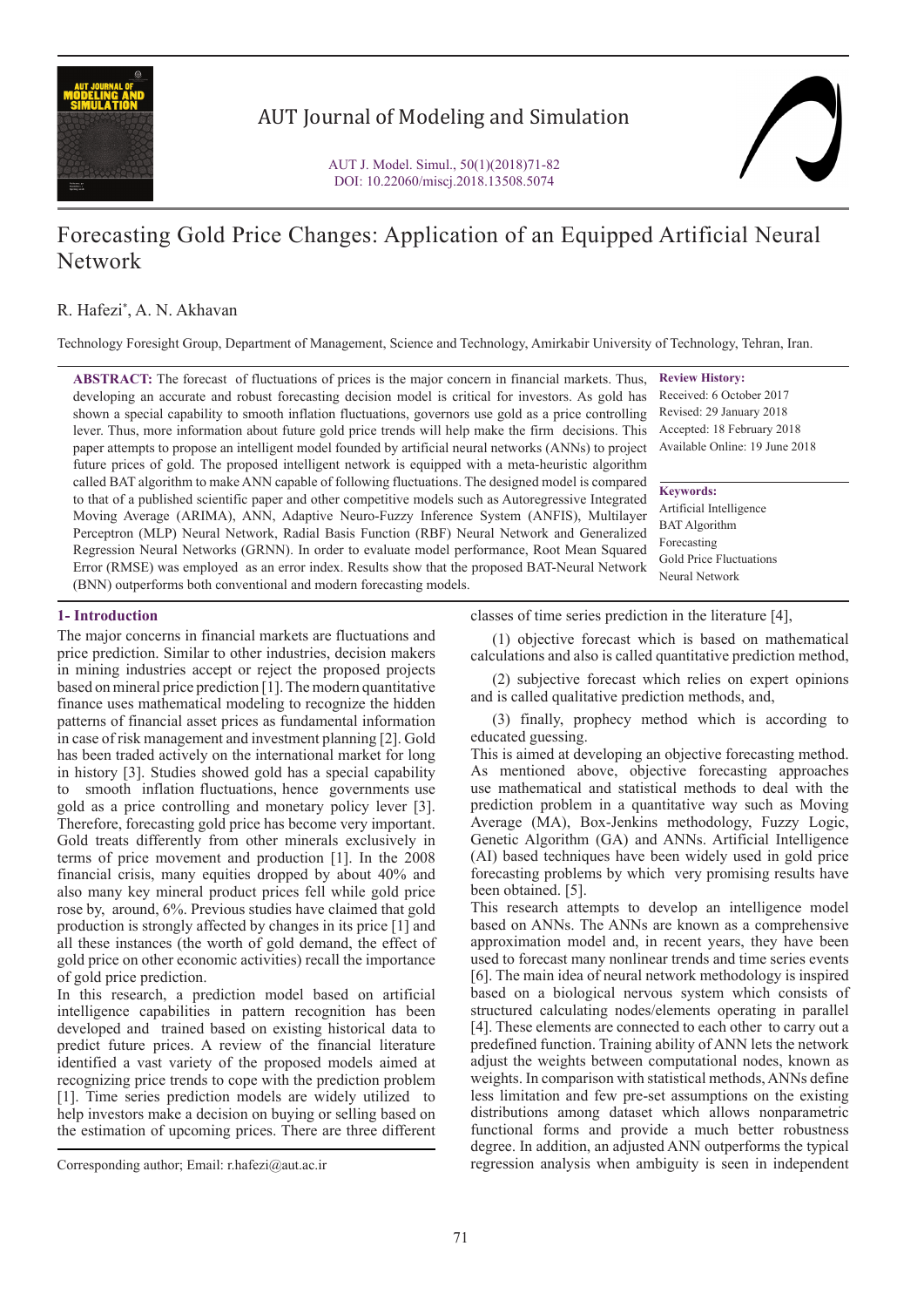variables [7]. The ability to cope with highly nonlinear problems with unknown functional correlations made ANN a frequently-used technique in financial prediction attempts [8].

The rest of this paper is organized as follows. Section 2 reviews the literature to draw a vision about the trends of previous studies. Section 3 focuses on the purposed model and describes each element of the proposed hybrid method. A case study is conducted in Section 4 and the results will be examined with other benchmark models. The results will also be analyzed at this stage. Finally, Section 5 presents a short summary and conclusions.

# **2- Literature Review**

There are a number of various price modeling approaches that have been investigated in the financial literature. Some are classified under classic approaches such as geometric Brownian motion9-11]  $\parallel$ , mean reversion [12, 13] and stochastic price forecasting models [14, 15]. These models focus on historical price fluctuations and estimate further prices based on a random term. The main disadvantage of these classic models is that they do not consider price jumps and drips [16]. Lee et al. evaluated temporal properties of some non-renewable natural resource prices series [17]. They found that "the natural resource prices are stationary around deterministic trends with structural breaks in the intercepts and trend slopes" [1, 17, 18]. Moreover, to investigate jump and drip signals, some studies noted the microeconomic theory which claims that in the long-run, the price of a commodity should tie to its marginal production cost [19, 20] that means that the commodity price may present random fluctuations in a short-term period, but they tend to revert to a long-term trend.

Today, enormous efforts have been put in AI models to forecast problems when using AI models or an integration of several models have become a usual practice to increase the forecasting accuracy [21]. Aydinalp-Koksal and Ugursal investigated the use of conditional demand analysis (CDA) to model residential end-use energy consumption at the national level [22]. The prediction performance of CDA model was compared with the earlier NN and an engineering based model, and the results revealed that CDA overcame the other compared models. Shimoda et al. developed a model to simulate nationwide energy consumption of the residential sector while considering the diversity of households and building types [23]. Roger published a research to address the problem of the predicting of demand for the natural gas [24]. In an uncertain environment, there are notable methods that attempt to deal with the inherent instability of the research area [25] in order to guarantee a sustainable decision process [26, 27]. For instance, Alipour et al. proposed a novel fuzzy cognitive map-based scenario planning approach to project various oil production pathways [28]. Hafezi et al. presented a scenario development model to design the future of Iranian oil and natural gas industries [27]. These forecasting methods are appropriate for the situation in which the decision makers are seeking for a long-run insight into future possible trends. Baumeister and Kilian published a research paper to analyze how policy-relevant forecast scenarios can be constructed from vector autoregression (VAR) models of the global oil market and how changes in probability weights attached to the scenarios affect real-time oil price forecasting [29]. In

addition, Dilaver et al. investigated natural gas consumption in Europe to support long-term investments and contracts [30]. They estimated an OECD-Europe natural gas demand function with annual data over the period from 1978 to 2011 by applying structural time series model (STSM). Finally, three scenario streams were developed based on low, reference and high case scenarios.

The prediction of gold price is an important process since it is classified under complex problems category because the investors have to make decision under an uncertain environment due to the fluctuations of gold price and its connections to other economic factors such as oil price [1, 31]. Authors need to use an effective adaptive forecasting model to present meaningful results. Reliable and precise forecasting of future gold prices equip decision makers to perceive fluctuations and patterns behind the historical trend and foreseen behaviors in the next time steps.

ANN and ANFIS (Adaptive Neuro-Fuzzy Inference System) were used by Yazdani-Chamzini et al. who aimed at modeling the gold price historical time series and predicting the trends. The obtained results were compared with those of the well-known statistical model of ARIMA (Auto-Regressive Integrated Moving-Average). The results showed that the ANFIS model outperforms other models [31]. An Enhanced Empirical Mode Decomposition (EMD) meta-learning rate-based model proposed by Zhou et al. to forecast gold price has a good forecasting ability [3]. Genetic algorithm (GA) is combined with a back-propagation neural network by Mirmirani and Li to forecast gold price movements. In this study, they applied neuro-genetic optimizer software to a NYMEX database of daily gold cash price [7]. Liu proposed GA-BP forecasting model composed of a GA to optimize linking weights of the back-propagation (BP) NN and obtained properly acceptable results [32]. Hadavandi et al. suggested a Particle Swarm Optimization (PSO)-based pattern recognition model to forecast gold price and used PSO algorithm to estimate parameters [5]. Hussein et al. developed a system based on existing gold historical data as an input for an ANN algorithm to aid the investor with deciding the best time for selling or buying [4].

A dynamic NN model is suggested by Ghiassi et al. to forecast time series datasets using an novel architecture different from the traditional models [6]. Zhou and Lai suggested an online learning system based on enhanced EMD algorithm in the case of gold market forecasting problem. At the first stage, authors adopted the EMD algorithm to separate historical data into the subsets and, secondly, the prediction phase was investigated using a BP-NN model [33]. Dai et al. proposed a hybrid forecasting model which used wavelet frame to decompose time series of gold price into sub-series with different scales. Then, a support vector regression (SVR) technique was exploited to build a forecasting model using the generated sub-series [34].

A hybrid fuzzy clustering algorithm and RBF-NN were combined with a research carried out by Zhang and Liao to model gold price and forecast future prices. They implemented Principal Component Analysis (PCA) method to integrate parameters dependent to sub-variables of each technical indicator, then results acted as the input data [35]. Kunar et al. mentioned that some fundamental factors such as foreign exchange rates, inflation indexes or interest rates and some behavioral factors, e.g. customer sentiments and global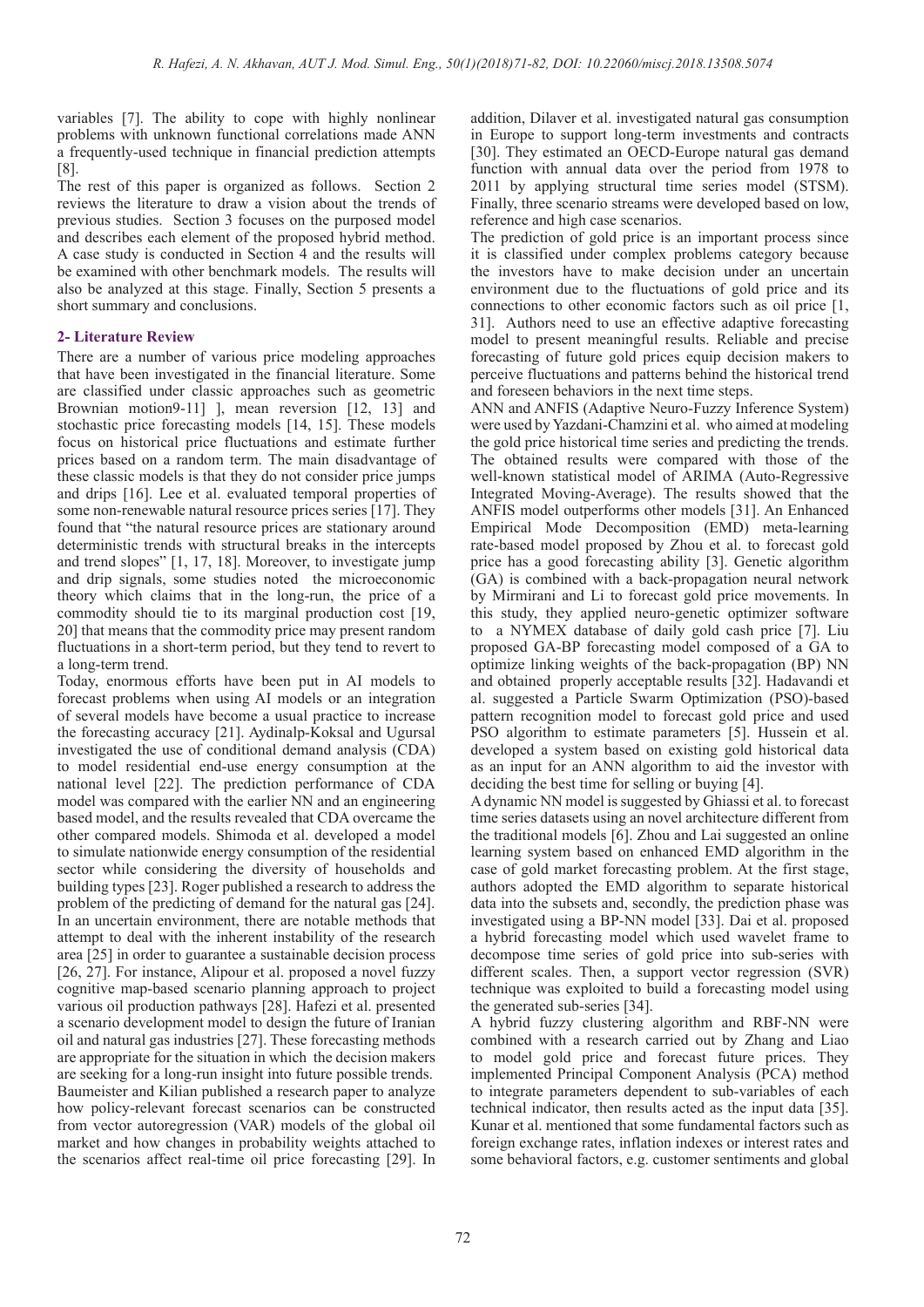economic stability, play an important role in driving gold price. In addition, they implemented expert model mining system (EMMS) and binary SVM (Support Vector Machine) classifier techniques to demonstrate forecasting performance using difficult features [36].

Pierdzioch et al. forecasted the gold price fluctuations with applying a boosting approach. To evaluate the performance of the developed model, a loss function was implemented based on R<sup>2</sup> statistic [37]. Gangopadhyay et al. developed a model to explain and forecast gold price in India using a vector error correction model. They also presented out-ofsample forecasts of the proposed model [38]. Xian et al. proposed a novel hybrid model which combined Ensemble Empirical Mode Decomposition (EEMD) and Independent Component Analysis (ICA). The proposed model was conducted to analyze gold price trends [39]. To forecast the gold price volatility, an ANN-GARCH model was presented by Kristjanpoller and Minutolo. ANN-GARCH is composed of an ANN model integrated into a GARCH method [40].

Baur et al. proposed a dynamic model averaging, which allows over-time variation of both coefficients and forecasting model [41]. Authors investigated a large series of existing gold price determinants and reported the results. Some recent attempts made in the case of metal price forecasting are summarized as follows:

- Dehghani et al. employed the binomial tree to forecast copper price fluctuations [42, 43].
- Kriechbaumer et al. proposed a wavelet-ARIMA to forecast the monthly prices of copper, zinc, aluminum, and lead [44].
- Chen et al. used gray wave forecasting method to study changes in various metal prices [45, 46].
- Liu and Li presented a random forest-based model to forecast gold price and analyze relevant influence factors [47].
- Decision tree learning method was used by Liu et al. to predict metal price using price volatility of several materials [48].
- Sivalingam et al. implemented extreme learning

machine to predict future prices of gold [49].

- ARIMA time series method was used to forecast gold prices [50].
- Sharma proposed a gold forecasting model based on Box Jenkings ARIMA method [51].

To analyze the theoretical gap, Table 1 classifies various forecasting models and reviews their main properties (pros and cons).

In this paper, we propose an ANN algorithm which is optimized via bat algorithm. Bat algorithm proposed by Yang in 2010 [52] is based on the echolocation activity of bats. The bat algorithm has the advantage of combining a populationbased algorithm with the local search. This algorithm involves a sequence of iterations, where a collection of solutions changes through random modification of the signal bandwidth which increases using harmonics [53]. Recently some studies have attempted to use the advantages of bat algorithm in order to optimize a basic learning algorithm such as ANNs. Hafezi et al. developed an agent-based model which aimed at predicting stock prices at financial crisis period, which was equipped with a bat-NN model as the forecasting agent [54]. The proposed model overcame comparison models such as a genetic-NN.

Dehghani and Bogdanovic proposed a bat algorithm-based model to predict the copper price volatility [55]. Finally, authors showed that the bat algorithm can overcome classical estimation methods. Jaddi et al. proposed a modified bat algorithm which presents a new solution to optimize both the weights and structure of ANNs [53].Svecko and Kusic applied a combined approach by using a feed-forward neural network (FNN) jointed with a bat search algorithm in order to improve the positional control of an X-PEA mechanism model by also taking into account the hysteresis behavior. The proposed positional controller was successfully implemented, and it was capable of significantly improving the overall control response result of an X-PEA mechanism [56]. Using bat algorithm to optimize neural networks is still novel and a few types of research studies investigated this hybrid model as a forecasting method. This paper aims

| <b>Type of Models</b>                | <b>Pros &amp; Cons</b>                                                                                                                                                                                                                               |  |  |  |
|--------------------------------------|------------------------------------------------------------------------------------------------------------------------------------------------------------------------------------------------------------------------------------------------------|--|--|--|
| Classic price modeling/forecasting   | Focus on historical data.<br>Do not consider jumps and drips of the prices.<br>Generally, these models were introduced for stock markets.<br>Do not use unit root test for time series and econometric methods<br>to estimate their parameters.      |  |  |  |
| Time series models                   | Focus on historical data.<br>Do not cope with extreme jumps and drips.<br>Do not use feedback loops to dynamically upgrade model adjust-<br>ment features.                                                                                           |  |  |  |
| Learning forecasting models          | Focus on historical data.<br>Generally are able to learn fluctuations and related formerly sig-<br>nals.<br>Use feedback loops to upgrade model adjustment features dynam-<br><i>ically.</i>                                                         |  |  |  |
| Qualitative based forecasting models | Rarely depend on quantitative forecasting methods.<br>Donate insights into long-run behaviors of a complex system.<br>Mostly depend on experts' evaluations, instead of historical time<br>series.<br>Are able to dynamically modify input features. |  |  |  |

**Table 1. The main pros and cons of the major forecasting models**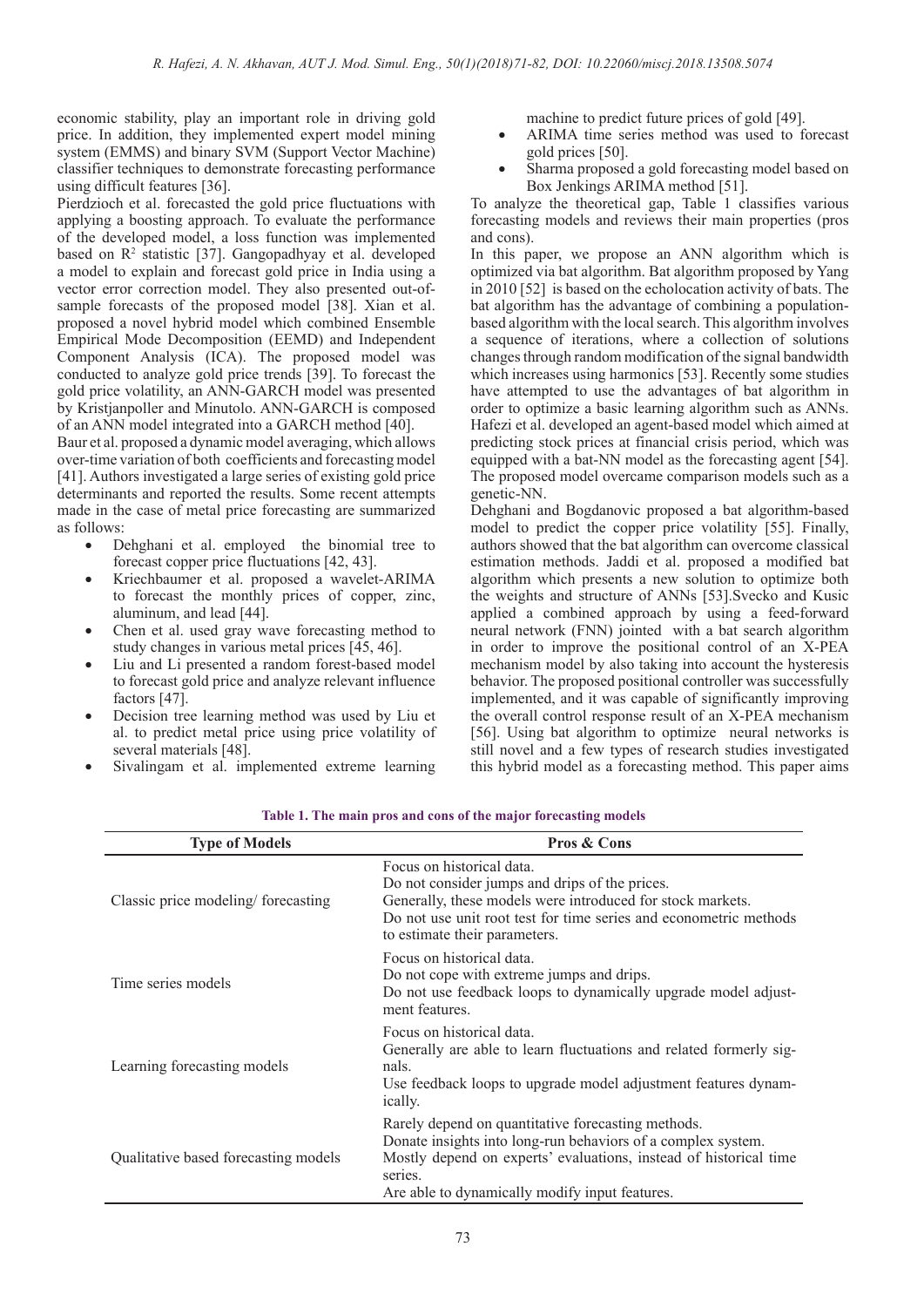to apply bat-NN to solve well-known gold price forecasting problem and compare outcomes with the other used methods.

# **3- Materials and Methods**

## 3- 1- A Brief Review of Conceptual Architecture of the Model

The proposed model discussed in this section aims to improve the gold price prediction accuracy. The relevant conceptual model is shown in Fig. 1:



**Figure 1. Conceptual model for the prediction process**

As Fig. 1 shows, the proposed model consists of three different phases. The first phase, which is named metadata creation phase, attempts to provide the data which contain useful features to help the forecasting model. Features of this kind of data will be discussed in Section 4.1. The second phase focuses on producing an adaptive robust forecasting model based on an ANN. The accuracy of the designed ANN model strongly depends on the method of weight generation [54]. Thus, bat algorithm has been used to help the forecasting process choose the best weights and therefore produce the best outputs. Finally, the predicted prices are compared with an actual price based on RMSE statistic which is a wellknown index to show the quality of the model in comparison with other benchmark models.

The rest of this section is organized to illustrate the proposed and competitive models in detail.

## 3- 2- Artificial Neural Network

These days' intelligence-based models have been commonly used in the studies, some of which had been mentioned in the literature review section. Some of well-known Artificial intelligence (AI) techniques are Fuzzy Logic, GA, ANNs, etc. AI has been applied to many forecasting problems, including financial time series extrapolation [5]. As an AI method, ANN has been used as a framework to structure forecasting model. Many studies showed that ANNs have the ability to classify and recognize the hidden patterns [57]. ANN models are originally developed based on the biological neural system. Simply an ANN uses a part of the data to train and calculate optimum parameters, then a test phase is applied using the rest of the data, and it is clear that a good model must provide an accurate prediction.

In detail, an ANN can be viewed as a combination of interconnected simple processing elements known as neurons which get inputs and calculate outputs using transfer function (the output of a neuron can be the input to other neurons). The first layer which delivers raw data is named input layer and the last layer which produces the final output(s) is called output layer. All layers between these two main layers are known as hidden layers. An ANN may have zero, one, two or more hidden layers. An architecture of an NN is shown in Fig. 2.



**Figure 2: Conceptual architecture of an ANN**

There are several reasons to prove that ANN models are wellsuited for time series data which contain uncertainty and have complicated and also nonlinear behavior and patterns that cannot easily be recognized:

First, contrary to classical methods, ANNs are data-driven self-adaptive methods [57]. As described before, ANN models use historical data to train and obtain relationship among input features to recognize underlying patterns even when the relationship is unknown or hard to be described. ANNs have a learning ability which is a key factor especially when the goal is to follow and forecast the market price fluctuations.

Second, ANN can be generalized based on the sample data presented to them. Zhang stated, "ANNs can often correctly infer the unseen part of a population even if the sample data contain noise information" [57]. Finally, ANNs are nonlinear universal function approximations. The traditional time series forecasting methods such as Box-Jenkins or ARIMA deal with the problem under a linear assumption process while the real world behaves in a nonlinear way.

In addition, an ANN can be equipped with learning capability that makes the network able to learn from its mistakes and adjust its input weights. Here an ANN has been equipped with a powerful meta-heuristic algorithm known as BAT which is proposed by Yang [52]. This paper proposed a hybrid intelligent model which has the advantage of simulating nonlinear nature of input data when the existing knowledge about the problem structure is insufficient. Fig. 3 shows the flowchart of ANN equipped with BAT algorithm (called BNN).

# 3- 3- BAT Algorithm

Yang proposed BAT as a meta-heuristic algorithm based on the ecological behavior of bats in nature. Yang noted that "bats are fascinating animals which use a type of sonar, called echolocation, to detect prey, avoid obstacles and locate their roosting crevices in the dark. These bats emit a very loud sound pulse and listen for the echo that bounces back from the surrounding objects [52]. Yang showed that BAT algorithm (BA) performs more accurate than such well-known methods such as PSO, GA and harmony search [52]. BA attempts to eliminate the flaws in the last proposed methods while saving the their advantages. Fig. 4 shows that how the BA works: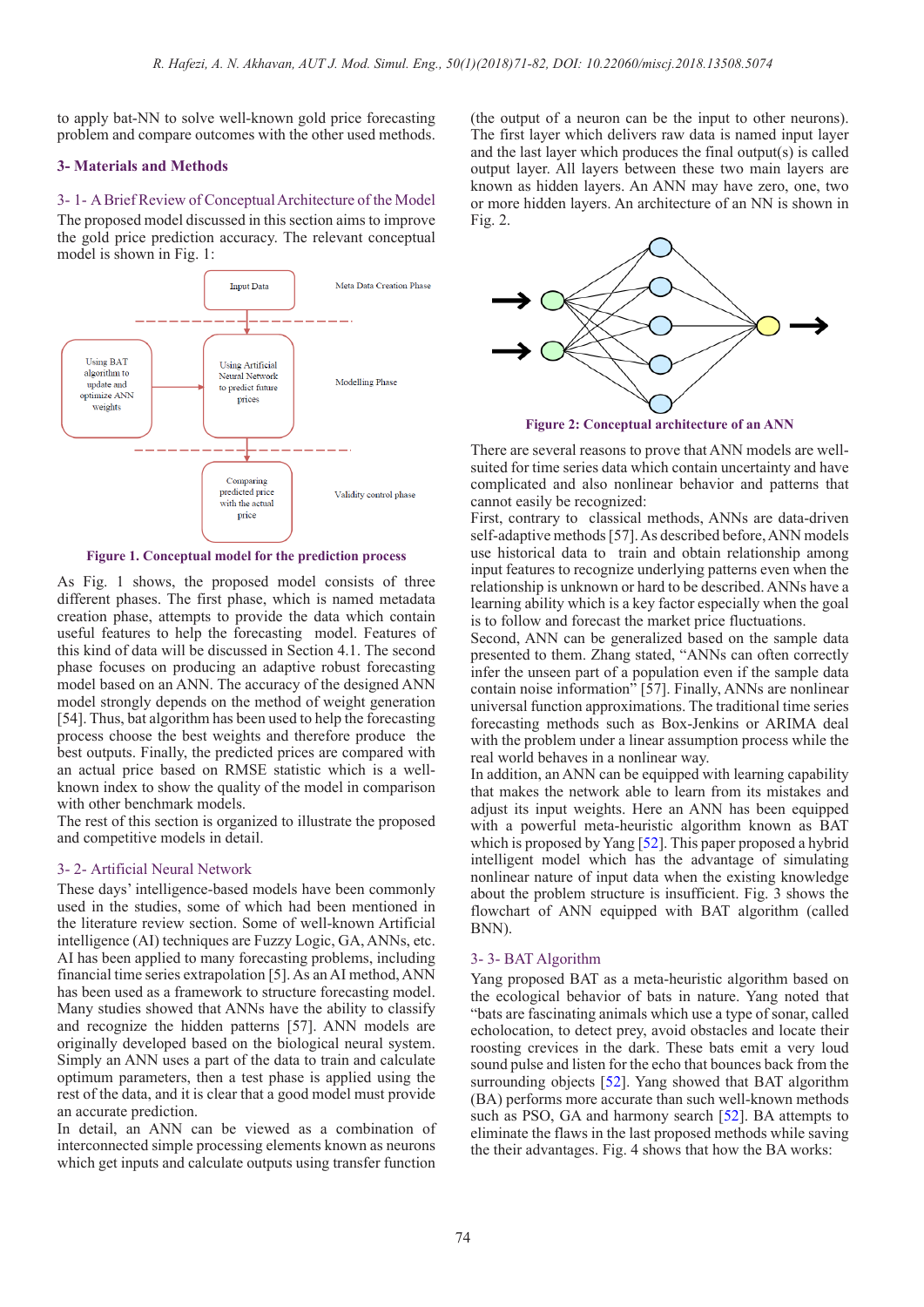

**Figure 3: Architecture of an ANN equipped with BAT algorithm**



**Figure 4: The general procedure of BAT algorithm**

As illustrated in Fig. 7, three parameters must be defined, namely,  $s_i$  which is representative of position/solution,  $v_i$  that refers to velocity and dimension of searching space.

In the next stage, initial frequency has to be determined by the following equation

$$
f = f_{min} + \left(f_{max} - f_{min}\right)\beta,\tag{1}
$$

where  $\beta$  is a random vector derived from Uniform distribution and  $f_{\text{min}}$  and  $f_{\text{max}}$  are predefined parameters that vary with problems.

Then  $s_i$  and  $v_i$  must be updated using the following equations:

$$
v_i^t = v_i^{t-1} + \left(x_i^t - s_*\right) f_i \tag{2}
$$

$$
s_i^t = s_i^{t-1} + \nu_i^t \tag{3}
$$

Here  $S_{\ast}$  is the best global solution at the current state/ iteration.

Random walk procedure is used to generate a new solution:

$$
S_{new} = S_{old} + \mathcal{E}A^{t},\tag{4}
$$

where  $A$  is a randomly generated value in the range of  $[-1, 1]$ 1] and *At* specifies the mean loudness value at the current iteration.  $A_i$  and  $r_i$  stand for loudness and pulse rate, respectively. These parameters are updated at each stage using the following equation:

$$
A_i^{t+1} = \infty A_i \tag{5}
$$

$$
r_i^{t+1} = r_i^0 \left[ 1 - \exp\left(-\gamma t\right) \right]. \tag{6}
$$

According to bats' behavior in the nature, loudness, *Ai* , usually decreases and pulse rate,  $r_i$ , usually increases when bat reaches its target, thus they are constant predefined values. Also when:

$$
A_i^t \to 0 \quad \text{And} \quad r_i^t \to r_i^0 \,. \tag{7}
$$

The next section shows that the ANN equipped with bat algorithm potentially outperforms all the other benchmark models.

## **4- Study and Results**

# 4- 1- Data

To validate and show the strength of the proposed model, we used the dataset that was employed in an article published on December 2012 by Yazdani-Chamzini et al. (Authors had access to the data) [31]. The authors described data set as follows: "Dataset includes 220 monthly observations of gold price per ounce against its effective parameters from 1990-04 to 2008-07". To evaluate the performance of different methods, the first 200 observations have been used as a training set and consequently the last 20 observations were used as validation or test set. Fig. 5 shows the whole observations in a timeline graph.

To develop an accurate and robust model, it is vital to select relevant and optimized input dataset. Input variables will define the architecture of the forecasting model. Based on 'hunches of experts', seven input variables have been detected as the most relevant features in order to predict future gold prices [31]. Table 2 presents input parameters in detail.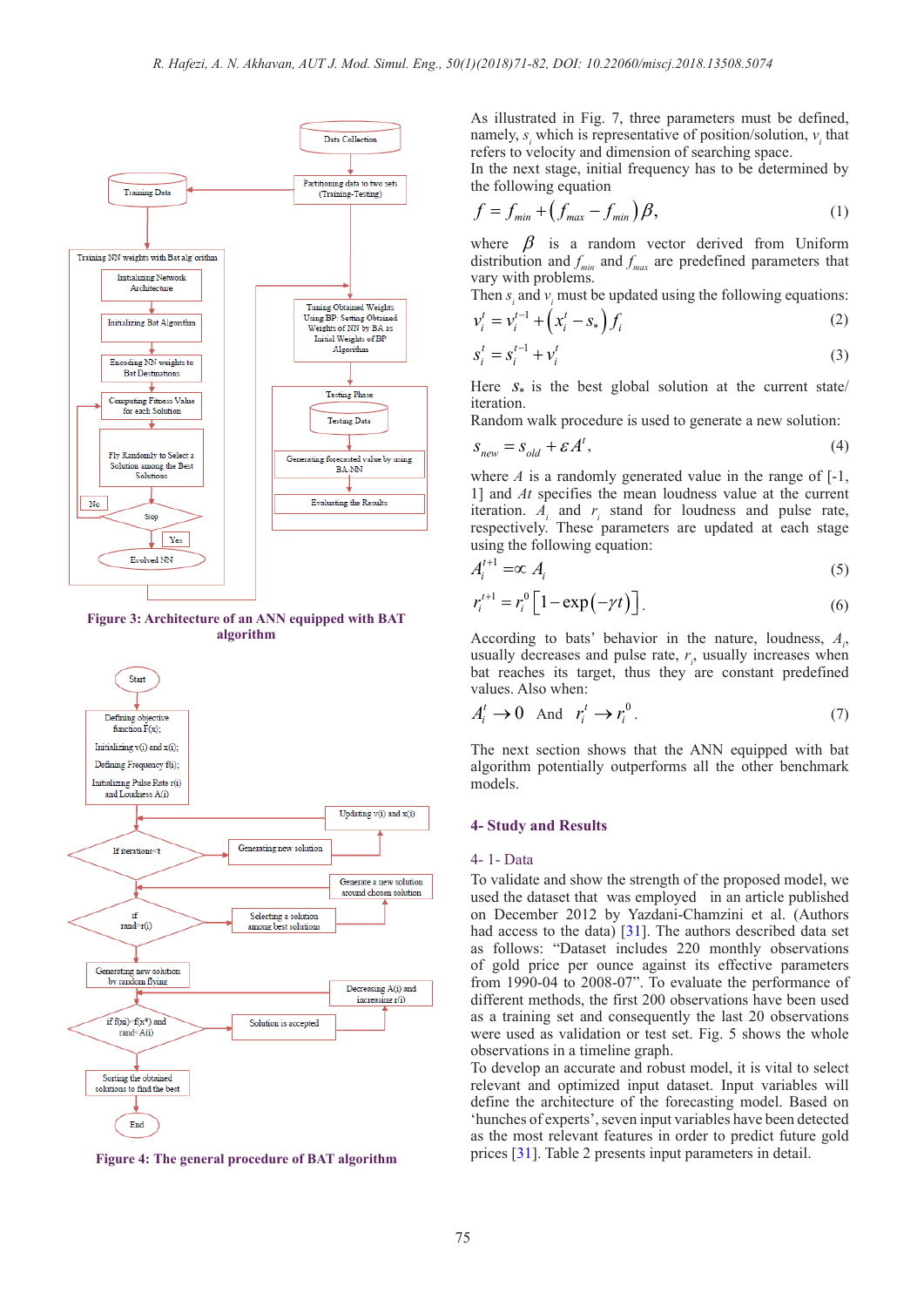

**Figure 5: Gold price movements (data resource: www.kitco.com)**

| Variable              | <b>Type of data</b> | <b>Symbol</b> | Unit                     | <b>Max</b> | Min       | <b>Resource</b>                                 |
|-----------------------|---------------------|---------------|--------------------------|------------|-----------|-------------------------------------------------|
| Gold price            | Monthly             | G             | $\gamma$ ounce           | 1134.72    | 256.675   | www.kitco.com                                   |
| Silver Price          | Monthly             | S             | $\gamma$ ounce           | 18.765     | 3.64      | www.kitco.com                                   |
| US\$ index            | Monthly             | $\mathcal{C}$ | $\overline{\phantom{a}}$ | 1.599      | 0.967     | research.stlouisfed.org                         |
| Oil price             | Monthly             | $\Omega$      | \$/barrel                | 133.93     | 11.28     | www.economagic.com                              |
| Inflation rate        | Monthly             | Inf           | ÷                        | 0.0628     | $-0.0209$ | www.infliationdata.com<br>www.rateinflation.com |
| Interest rate         | Monthly             | Int           | $\overline{\phantom{a}}$ | 8.89       | 2.42      | www.econstat.com                                |
| Stock market index    | Monthly             | DJ            | \$                       | 13930      | 2442.33   | finance.yahoo.com<br>www.google.com             |
| World gold production | Annually            | Pg            | Ton                      | 216.95     | 178.195   | minerals.usgs.gov                               |

| Table 2: Investigated parameters and corresponding resources |  |  |
|--------------------------------------------------------------|--|--|
|                                                              |  |  |

Except for the world gold production, other parameters are presented monthly. To obtain a heterogeneous data set, it is necessary to interpolate the monthly values of the world gold production. Cubic Spline interpolation method has been employed, which is a useful technique to interpolate between the known data points due to its stable and smooth characteristics, in order to convert annual data into monthly data [58].

#### 4- 2- An Introduction to Comparative Models

As this research aims to compare the proposed BNN model with the models proposed or used as benchmarks by Yazdani-Chamzini et al., we have to briefly describe benchmark models that contain ARIMA, (naïve) ANN and ANFIS.

#### 4- 2- 1- ARIMA Model

In the 1970s, Box and Jenkins promoted a forecasting model called ARMA (autoregressive Moving-Average) [59]. The ARMA model developed into an enhanced statistical model, called ARIMA, to obtain more accurate and reliable solutions. ARIMA stands for Auto-Regressive Integrated Moving-Average which assumes that a linear function of previous observations and randomly distributed errors can reflect the future values. Repeated integrating of ARMA process is used to produce ARIMA model. ARIMA (p, q, d) is used to

define ARIMA's structure where *p* defines the autoregressive parameters, *q* stands for the number of moving-average parameters and finally, *d* is the number of different passes. Yazdani-Chamzini et al. used Eviews package software to obtain best-fitted model based on the optimum solution for the parameters and the residuals (white noises). The bestfitted model is ARIMA  $(1,1,0)$  as follows [31]:

$$
\hat{y} = -1.873 + 1.008 y_{t-1} \tag{8}
$$

## 4- 2- 2- Benchmark ANN Model

Based on the concept of the ANN, this phase determines the optimized architecture of the model. Yazdani-Chamzini et al. showed that the best-fitted model has 7-24-1 where 7 stands for the number of features in the input; 24 shows the number of hidden layers and since the model needs to predict a single value of the gold price, the output layer contains one neuron [31].

#### 4- 2- 3- Adaptive Neuro-Fuzzy Inference Systems (ANFIS)

ANFIS (Adaptive Neural-Fuzzy Inference System) was initially introduced by Jang [31]. ANFIS is the surprised learning network with a multilayer feedforward structure which models the provided training data set using Takagi-Sugeno system. ANFIS contains five layers: (1) Fuzzification,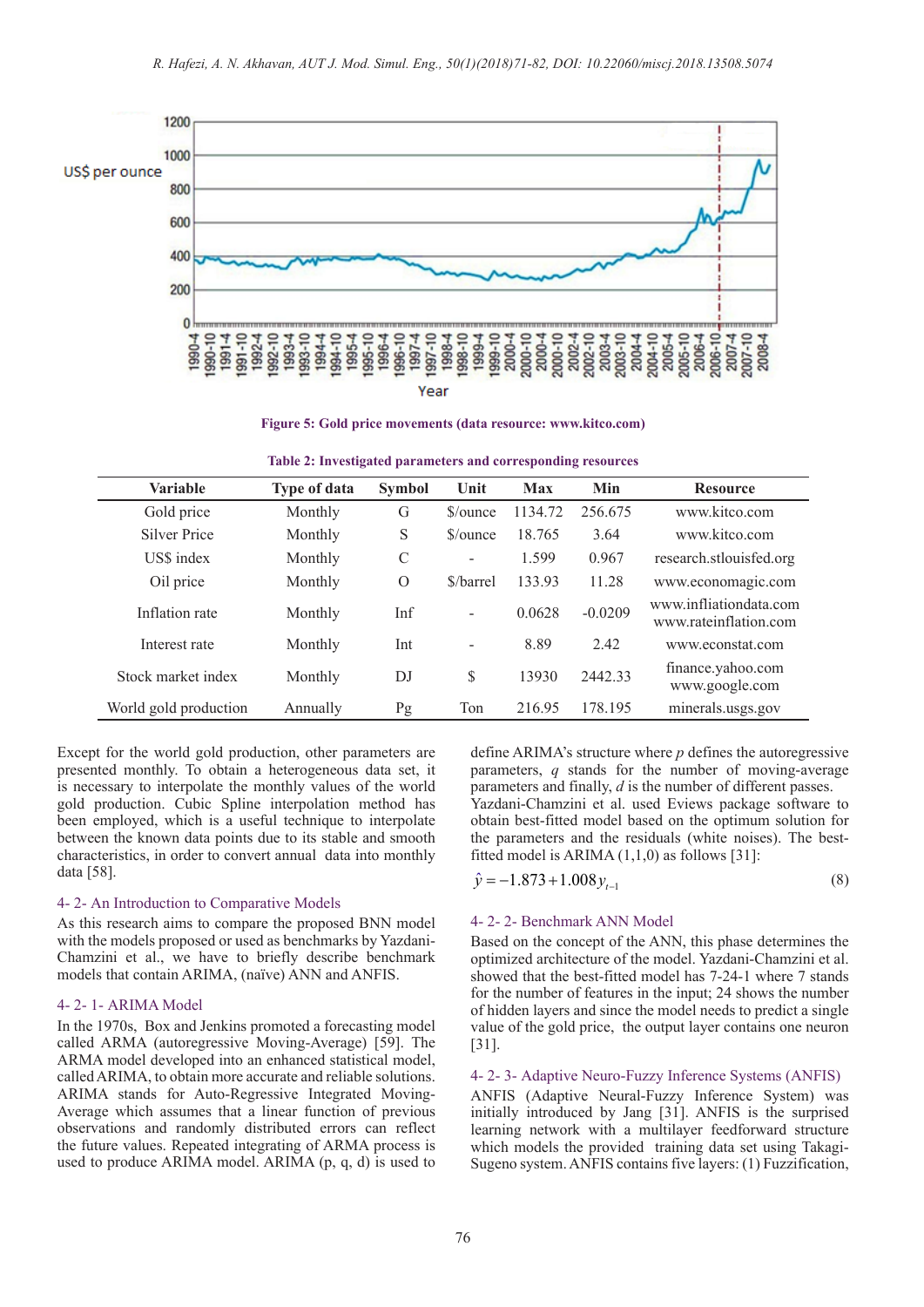(2) Inference (3) Normalization (4) Consequent and (5) Output.

ANFIS applies two different phases. The first phase is called backward pass aimed at optimizing premise parameters of fuzzy membership function (MFs) used as an input in layers one to three. The second one is forward pass which tries to optimize the consequent parameter in levels four and five [60].

# 4- 2- 4- Radial Basis Network (RBF)

Radial Basis Function (RBF)-NN are neural networks based on localized basis functions and iterative function approximation. In terms of structure, an RBF-NN is composed of three layers, namely, an input layer, an output layer, and a hidden layer [61]. These types of networks are of the fixed architecture with a single hidden layer; this is while MLP-NNs may contains more than one hidden layer. Indeed, an RBF-NN represents a special case of an MLP-NN [62]. Owing to their simple design, extremely strong tolerance to input noises, and fast yet pervasive training capabilities, these networks have attracted a great deal of attention [61].

### 4- 2- 5- Generalized Regression Neural Network (GRNN)

Generalized regression NN (GRNN) was first introduced by Specht [63]. GRNN has several advantages as a metamodeling algorithm. Based on non-parametric regression, GRNN is established on the basis of sampled data, that executes the Parzen non-parametric estimation, and the network output is calculated based on the maximum probability principle. Therefore, it has a high ability of nonlinear approximation. Compared with the radial basis function neural network, GRNN training is more convenient, and its advantage includes the approximation ability and high learning speed [64].

The only parameter of the model, namely, the smoothing factor, is not highly sensitive to its setting [65]. Due to the low sensitivity of the smoothing factor, the optimal selection of this parameter is not difficult [66]. GRNN considers each training data as a cluster. Once GRNN adopts a new input data for the prediction of the output value, it calculates the Euclidean distance between the input and each training data.

#### 4- 2- 6- Multi-Layer Perceptron Network (MLP)

Multi-layer perceptron (MLP) network is one of the most common and practical architectures of ANN [67]. In MLP, each neuron is connected to several neighbors by varying weights representing the relative influence of the different neuron inputs to the other neurons. The weighted summation of the inputs is transmitted to the hidden neurons, where it is transformed using an activation function. In turn, the outputs of the hidden neurons serve as inputs to the output neuron where they undergo another transformation [68]. MLP has some notable advantages, including the capability to learn nonlinear models, real-time learning capability. MLP models are sensitive to feature scaling.

## 4- 3- Implementing the Proposed Model

In this research, an NN network is proposed that is equipped with BAT algorithm (BNN). The proposed hybrid model characteristics are shown, below (these parameters are obtained via a try and error process):

#### **Table 3: Parameters of BNN**

| Param-<br>eter | <b>ANN</b><br>Archi-<br>tecture | Popula-<br>tion | Number of Number of<br>Genera-<br>tions | Lambda | Alpha | min | max |
|----------------|---------------------------------|-----------------|-----------------------------------------|--------|-------|-----|-----|
| Value          | $7 - 4 - 1$                     | 15              | $\Delta$                                | 1.5    | 05    |     |     |

Before running the proposed model, data normalization step is investigated to prevent the effects of parameters range on the results and adjust values measured on different financial indexes with various domains and scales. Data normalization



**Figure 6: Output of Implementing BNN**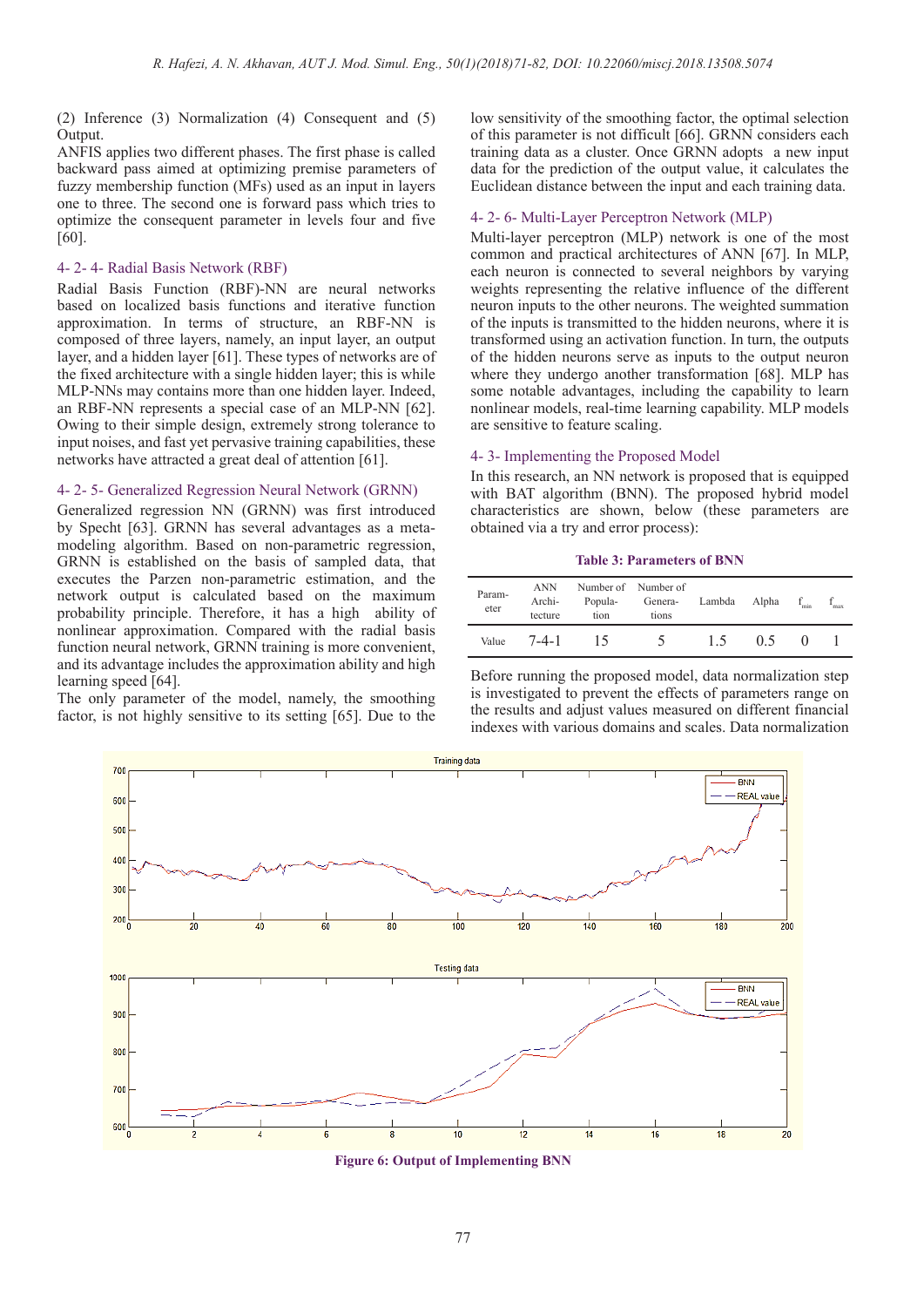**Table 4: Forecasting performance for investigated models (based on the RMSE)** Models | ARIMA | ANN | ANFIS | RBF | MLP | GRNN | BNN

| Model        | <b>Base Model</b> | $t$ test | p-value              | Conclusion                                                           |
|--------------|-------------------|----------|----------------------|----------------------------------------------------------------------|
| <b>ANFIS</b> | <b>BNN</b>        | 2.5732   | $3 \times 10^{-2}$   | $\mu_{\text{ANFIS}} > \mu_{\text{BNN}}$                              |
| <b>ANN</b>   | <b>BNN</b>        | 5.0141   | $4 \times 10^{-4}$   | $\mu_{ANN} > \mu_{BNN}$                                              |
| <b>GRNN</b>  | <b>BNN</b>        | 6.2174   | $4.4 \times 10^{-4}$ | $\mu_{\scriptscriptstyle GRNN}^{} > \mu_{\scriptscriptstyle BNN}^{}$ |
| <b>MLP</b>   | <b>BNN</b>        | 5.5436   | $2.7 \times 10^{-4}$ | $\mu_{MLP} > \mu_{BNN}$                                              |
| <b>ARIMA</b> | <b>BNN</b>        | 24.1418  | $8\times10^{-6}$     | $\mu_{ARIMA} > \mu_{BNN}$                                            |
| <b>RBF</b>   | <b>BNN</b>        | 29.1298  | $4 \times 10^{-6}$   | $\mu_{RBF} > \mu_{BNN}$                                              |

**Table 5: Results of paired t test carried out between BNN and the compared model**

RMSE | 166.87 | 118.04 | 29.48 | 124.36 | 74.19 | 118.96 | 21.26

is simply defined as adjusting values measured on different scales to a notionally common scale. The input dataset consists of different indexes with different domains and scales and data normalization helps access a dataset which contains homogenous data. The "min-max" normalization method is used to reform dataset using the following equation:

$$
Normalized Data = (y(i) - Min{y})/(Max{y} - Min{y})
$$
 (9)

Where y(i) is the i<sup>th</sup> element in the column and Min $\{x\}$  is the minimum and  $Max{x}$  is the maximum of the associated column elements.

As shown in Fig. 6, the proposed and structured BNN model is able to cope with gold price fluctuations and reflects an acceptable prediction accuracy. The proposed BNN model is coded and run using MATLAB software. Stop criteria were set as follows:

- if a maximum number of epochs (iterations) are met  $( = 3000)$  or,
- achieving the training goal parameter (mean squared error=1e-7)

As shown, Fig. 6 is divided into two sub-plots. The upper subplot indicates training set and BNN performance (red line). However, the lower subplot shows forecasting performance for the proposed BNN model (red line) versus real values. The graph represents a notable forecasting performance which was able to cope with gold price trends and fluctuations.

## 4- 4- Performance Analysis

To analyze the performance of investigated models (models presented by Yazdani-Chamzini et al. and the proposed BNN model), it was decided to calculate the represented forecasting error for each model. The error is defined as the difference between the actual values and prediction ones. The model with the least error ratio obtains the greatest degree of accuracy. In this paper, Root Mean Square Error (RMSE) statistic is used to compute performance index. RMSE is calculated using the following equation:

$$
RMSE = \sqrt{\frac{\sum_{i=1}^{N} (A_i - p_i)^2}{N}}
$$
(10)

where  $A_i$  represents actual values and  $p_i$  stands for the predicted values of gold price while the total number of observations is shown by N. Table 4 shows the forecasting performance RMSE of models for the gold price:

The results of all cases show the proposed BNN model outperforms all cases: ARIMA (166.87 > 21.2693), ANN (118.04>21.2693), ANFIS (29.48>21.2693), RBF  $(124.36 > 21.2693)$ , MLP  $(74.19 > 21.2693)$  and GRNN (118.96>21.2693).

To evaluate the prediction accuracy a paired *t* test is carried out between the models mentioned in Table 4. The following hypotheses are proposed.

*H0*: No meaningful difference exists between BNN and the compared model

*H1*: There exists a meaningful difference among BNN and the compared model

Results of paired *t* test are shown in Table 5.

As data used for the prediction in all models were the same and according to Table 5 which includes paired *t* test on RMSE statistic as a representative for prediction accuracy, *H1* is proved and we can, therefore, deduce that the proposed BNN model outperformed benchmark prediction models.

#### **5- Conclusion**

Nowadays, classical estimation methods are unable to accurately forecast commodity price volatility due to their frequent variations in the last decade. Forecasting process can be explained as uncovering and projecting future trends based on existing historical data. Referring to the reviewed literature, the contribution of the proposed model is to cope with jumps and drips using a learning procedure. Moreover, the model outperformed all well-known benchmark models.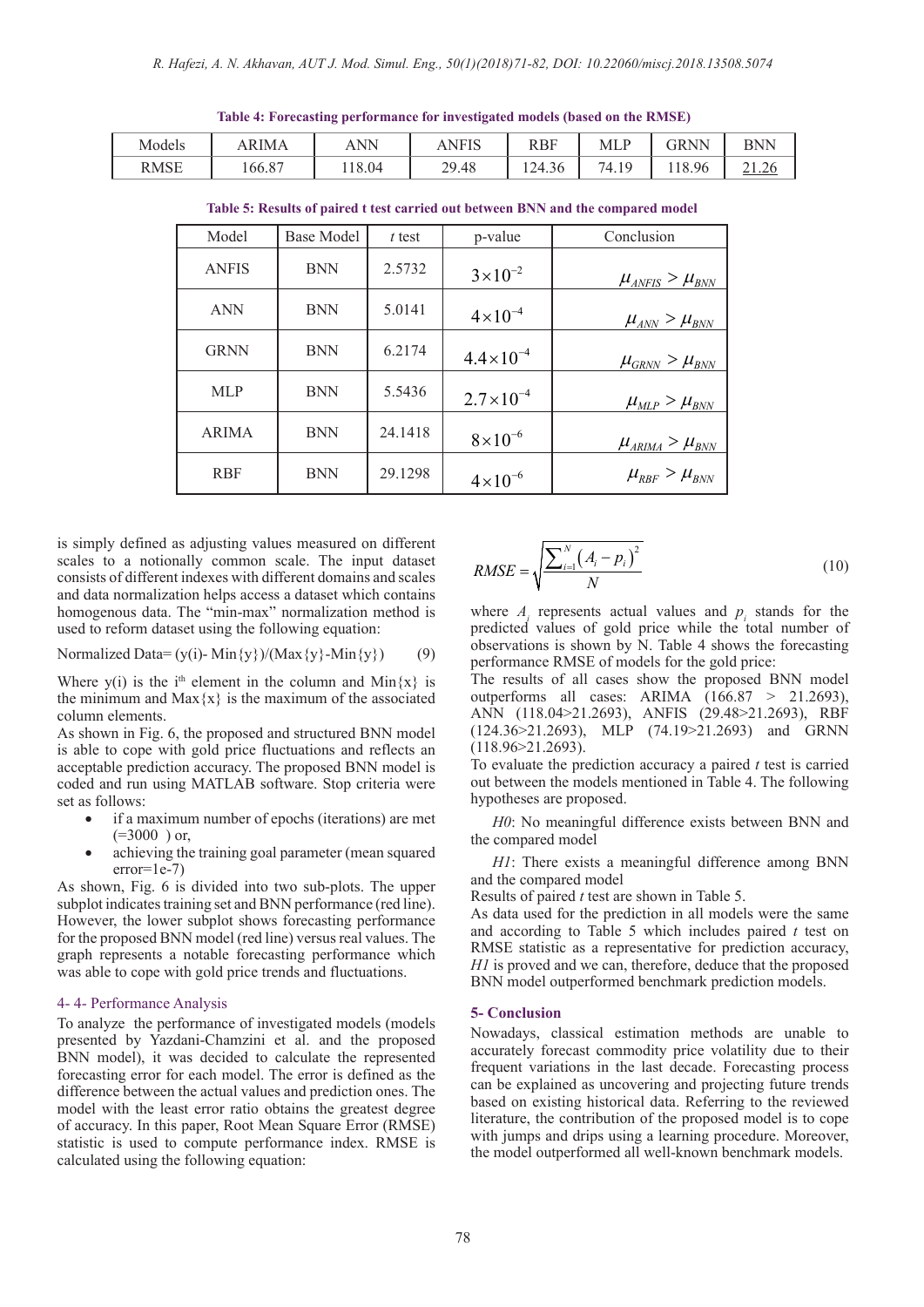This paper proposed a new forecasting model (BNN) and applied gold price prediction problem. Reviewing the literature reveals that forecasting methods are categorized into three major approaches: (1) classical mathematical models, (2) AI-based models and (3) hybrid models. The hybrid model used in this study aimed at integrating a based model with model(s) to eliminate disadvantages of the based model while keeping the advantages. Successful forecasting procedure empowers investors to make decisions and plan for the future in order to enhance favorable scenarios.

The new proposed model is built upon ANN which based on the previous studies is effective in modeling the time series forecasters especially when dataset trends are nonlinear and under uncertainty. The ANN is equipped with BAT algorithm to reinforce training phase of ANN.

The new BNN model implemented on the dataset of gold prices, and the results showed that the BNN model outperforms other benchmark models such as ARIMA, ANN, and ANFIS. The investigated ANFIS model has been modified and optimized recently by Yazdani-Chamzini et al. Thus, it can be claimed that BNN model is an accurate model that can be used for gold price forecasting and also other financial markets.

### **References**

- [1] S. Shafiee, ErkanTopal, An overview of global gold market and gold price forecasting, ResourcesPolicy, 35 (2010) 178-189.
- [2] L. Yu, Visibility graph network analysis of gold price time series, Physica A: Statistical Mechanics and its Applications, 392(16) (2013) 3374–3384.
- [3] S. Zhou, K.K. Lai, J. Yen, A dynamic meta-learning ratebased model for gold market forecasting, Expert Systems with Applications, 39 (2012) 6168–6173.
- [4] S.F.M. Hussein, M.B.N. Shah, M.R.A. Jalal, S.S. Abdullah, Gold Price Prediction Using Radial Basis Function Neural Network, in: 4th International Conference on Modeling, Simulation and Applied Optimization (ICMSAO), IEEE, Kuala Lumpur, 2011, pp. 1 - 11.
- [5] E. Hadavandi, A. Ghanbari, S. Abbasian-Naghneh, Developing a Time Series Model Based On Particle Swarm Optimization for Gold Price Forecasting, in: Third International Conference on Business Intelligence and Financial Engineering, IEEE, 2010.
- [6] M. Ghiassia, H. Saidaneb, D.K. Zimbra, A dynamic artificial neural network model for forecasting time series events, International Journal of Forecasting, 21 (2005) 341-362.
- [7] S. Mirmirani, H.C. Li, Gold Price, Neural Networks and Genetic Algorithm, Computational Economics, 23 (2004) 193–200.
- [8] A.e.L.S. Maia, F.d.A.T.d. Carvalho, Holt's exponential smoothing and neural network models for forecasting interval-valued time series, International Journal of Forecasting, 27 (2011) 740-759.
- [9] T. Hida, Brownian motion, in: Brownian Motion, Springer, 1980, pp. 44-113.
- [10] C. Park, W. Padgett, Accelerated degradation models for failure based on geometric Brownian motion and gamma

processes, Lifetime Data Analysis, 11(4) (2005) 511-527.

- [11] F.A. Postali, P. Picchetti, Geometric Brownian motion and structural breaks in oil prices: a quantitative analysis, Energy Economics, 28(4) (2006) 506-522.
- [12] M.P. Taylor, D.A. Peel, L. Sarno, Nonlinear Mean-Reversion in Real Exchange Rates: Toward a Solution to the Purchasing Power Parity Puzzles, International economic review, 42(4) (2001) 1015-1042.
- [13] J.M. Poterba, L.H. Summers, Mean reversion in stock prices: Evidence and implications, Journal of financial economics, 22(1) (1988) 27-59.
- [14] A. Kian, A. Keyhani, Stochastic price modeling of electricity in deregulated energy markets, in: System Sciences, 2001. Proceedings of the 34th Annual Hawaii International Conference on, IEEE, 2001, pp. 7 pp.
- [15] R.G. Haight, T.P. Holmes, Stochastic price models and optimal tree cutting: results for loblolly pine, (1991).
- [16] C. Blanco, D. Soronow, Jump diffusion processesenergy price processes used for derivatives pricing and risk management, Commodities now September 2001a, 2 (2001) 83-87.
- [17] J. Lee, J.A. List, M.C. Strazicich, Non-renewable resource prices: Deterministic or stochastic trends?, Journal of Environmental Economics and Management, 51(3) (2006) 354-370.
- [18] S. Shafiee, E. Topal, Introducing a new model to forecast mineral commodity price, in: First International Future Mining Conference & Exhibition 2008, Australasian Institute of Mining and Metallurgy, 2008, pp. 243-250.
- [19] M.A.G. Dias, K.M.C. Rocha, Petroleum concessions with extendible options using mean reversion with jumps to model oil prices, in: 3rd Real Options Conference, 1999, pp. 1-27.
- [20] D.G. Laughton, H.D. Jacoby, Reversion, timing options, and long-term decision-making, Financial Management, (1993) 225-240.
- [21] S. Kazemi, E. Hadavandi, F. Mehmanpazir, M.M. Nakhostin, A hybrid intelligent approach for modeling brand choice and constructing a market response simulator, Knowledge-Based Systems, 40 (2013) 101- 110.
- [22] M. Aydinalp-Koksal, V.I. Ugursal, Comparison of neural network, conditional demand analysis, and engineering approaches for modeling end-use energy consumption in the residential sector, Applied Energy, 85(4) (2008) 271- 296.
- [23] Y. Shimoda, Y. Yamaguchi, T. Okamura, A. Taniguchi, Y. Yamaguchi, Prediction of greenhouse gas reduction potential in Japanese residential sector by residential energy end-use model, Applied Energy, 87(6) (2010) 1944-1952.
- [24] J.A. Rodger, A fuzzy nearest neighbor neural network statistical model for predicting demand for natural gas and energy cost savings in public buildings, Expert Systems with Applications, 41(4) (2014) 1813-1829.
- [25] R. Hafezi, A. Akhavan, A NOVEL CONCEPTUAL RISK MANAGEMENT MODEL BASED ON THE FUTURE'S UNCERTAINTIES, in: 8th International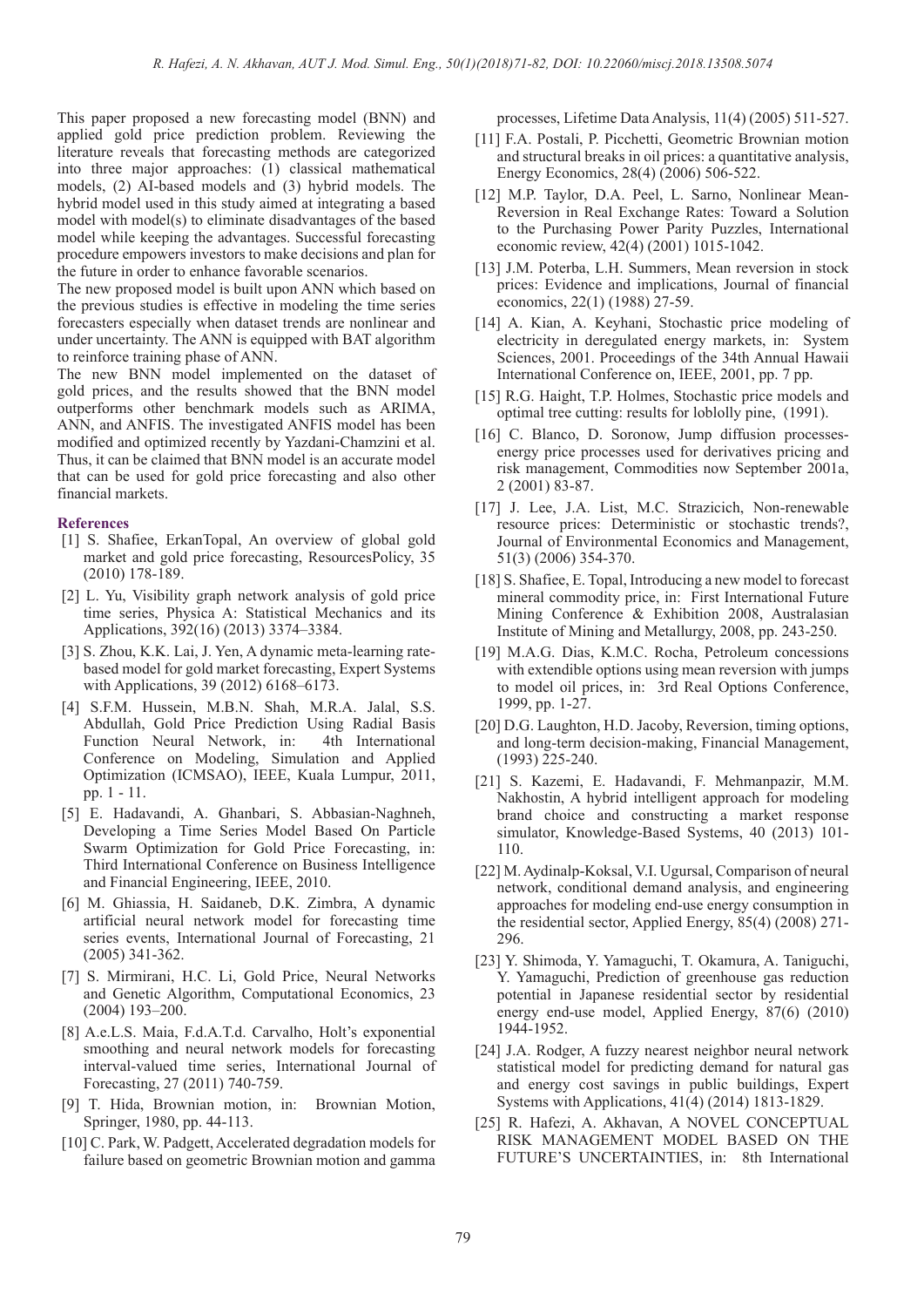Scientific Conference "Business and Management, Vilnius, LITHUANIA, 2014.

- [26] M. Alipour, S. Alighaleh, R. Hafezi, M. Omranievardi, A new hybrid decision framework for prioritizing funding allocation to Iran's energy sector, Energy, 121 (2017) 388-402.
- [27] R. Hafezi, A. Akhavan, S. Pakseresht, Projecting plausible futures for Iranian oil and gas industries: Analyzing of historical strategies, Journal of Natural Gas Science and Engineering, 39 (2017) 15-27.
- [28] M. Alipour, R. Hafezi, M. Amer, A. Akhavan, A new hybrid fuzzy cognitive map-based scenario planning approach for Iran's oil production pathways in the postesanction period, Energy, 135 (2017) 851e864.
- [29] C. Baumeister, L. Kilian, Real-time analysis of oil price risks using forecast scenarios, (2011).
- [30] Ö. Dilaver, Z. Dilaver, L.C. Hunt, What drives natural gas consumption in Europe? Analysis and projections, Journal of Natural Gas Science and Engineering, 19 (2014) 125-136.
- [31] A. Yazdani-Chamzini, S.H. Yakhchali, D. Volungevičienė, E.K. Zavadskas, Forecasting gold price changes by using adaptive network fuzzy inference system, Journal of Business Economics and Management, 13(5) (2012) 994-1010.
- [32] C. Liu, To Integrate Text Mining and Artificial Neural Network to Forecast Gold Futures Price, in: International Conference on Management and Service Science IEEE, 2009, pp. 1- 4
- [33] S. Zhou, K.K. Lai, An Improved EMD Online Learning-Based Model for Gold Market Forecasting, Intelligent Decision Technologies, 10 (2011) 75-84.
- [34] Wensheng Dai, Chi-Jie Lu, T. Chang, Empirical Research of Price Discovery for Gold Futures Based on Compound Model Combing Wavelet Frame with Support Vector Regression, Artificial Intelligence and Computational Intelligence, 6320 (2010) 374-381.
- [35] F. Zhang, Z. Liao, Gold Price Forecasting Based on RBF Neural Network and Hybrid Fuzzy Clustering Algorithm, in: J. Xu, J.A. Fry, B. Lev, A. Hajiyev (Eds.) Proceedings of the Seventh International Conference on Management Science and Engineering Management, Springer Berlin Heidelberg, 2014, pp. 73-84.
- [36] J. Kumar, T. Rao, S. Srivastava, Economics of Gold Price Movement-Forecasting Analysis Using Macroeconomic, Investor Fear and Investor Behavior Features, in: S. Srinivasa, V. Bhatnagar (Eds.) Big Data Analytics, Springer Berlin Heidelberg, 2012, pp. 111-121.
- [37] C. Pierdzioch, M. Risse, S. Rohloff, A boosting approach to forecasting the volatility of gold-price fluctuations under flexible loss, Resources Policy, 47 (2016) 95-107.
- [38] K. Gangopadhyay, A. Jangir, R. Sensarma, Forecasting the price of gold: An error correction approach, IIMB Management Review, 28(1) (2016) 6-12.
- [39] L. Xian, K. He, K.K. Lai, Gold price analysis based on ensemble empirical model decomposition and independent component analysis, Physica A: Statistical Mechanics and its Applications, 454 (2016) 11-23.
- [40] W. Kristjanpoller, M.C. Minutolo, Gold price volatility: A forecasting approach using the Artificial Neural Network–GARCH model, Expert Systems with Applications, 42(20) (2015) 7245-7251.
- [41] D.G. Baur, J. Beckmann, R. Czudaj, A melting pot-Gold price forecasts under model and parameter uncertainty, International Review of Financial Analysis, 48 (2016) 282-291.
- [42] H. Dehghani, M. Ataee-pour, Determination of the effect of operating cost uncertainty on mining project evaluation, Resources Policy, 37(1) (2012) 109-117.
- [43] H. Dehghani, M. Ataee-pour, A. Esfahanipour, Evaluation of the mining projects under economic uncertainties using multidimensional binomial tree, Resources Policy, 39 (2014) 124-133.
- [44] T. Kriechbaumer, A. Angus, D. Parsons, M.R. Casado, An improved wavelet–ARIMA approach for forecasting metal prices, Resources Policy, 39 (2014) 32-41.
- [45] Y. Chen, K. He, C. Zhang, A novel grey wave forecasting method for predicting metal prices, Resources Policy, 49 (2016) 323-331.
- [46] Y. Chen, Y. Zou, Y. Zhou, C. Zhang, Multi-step-ahead Crude Oil Price Forecasting based on Grey Wave Forecasting Method, Procedia Computer Science, 91 (2016) 1050-1056.
- [47] D. Liu, Z. Li, Gold Price Forecasting and Related Influence Factors Analysis Based on Random Forest, in: Proceedings of the Tenth International Conference on Management Science and Engineering Management, Springer, 2017, pp. 711-723.
- [48] C. Liu, Z. Hu, Y. Li, S. Liu, Forecasting copper prices by decision tree learning, Resources Policy, 52 (2017) 427-434.
- [49] K.C. Sivalingam, S. Mahendran, S. Natarajan, Forecasting gold prices based on extreme learning machine, International Journal of Computers Communications & Control, 11(3) (2016) 372-380.
- [50] B. Guha, G. Bandyopadhyay, Gold Price Forecasting Using ARIMA Model, Journal of Advanced Management Science Vol, 4(2) (2016).
- [51] R.K. Sharma, Forecasting Gold price with Box Jenkins Autoregressive Integrated Moving Average Method, Journal of International Economics, 7(1) (2016) 32.
- [52] X.S. Yang, A New Metaheuristic Bat-Inspired Algorithm, in: Nature Inspired Cooperative Strategies for Optimization (NICSO 2010), Springer Berlin Heidelberg, 2010, pp. 65–74.
- [53] N.S. Jaddi, S. Abdullah, A.R. Hamdan, Optimization of neural network model using modified bat-inspired algorithm, Applied Soft Computing, 37 (2015) 71-86.
- [54] R. Hafezi, J. Shahrabi, E. Hadavandi, A bat-neural network multi-agent system (BNNMAS) for stock priceprediction: Case study of DAX stock price, Applied Soft Computing, 29 (2015) 196–210.
- [55] H. Dehghani, D. Bogdanovic, Copper price estimation using bat algorithm, Resources Policy, in press (2017).
- [56] R. Svečko, D. Kusić, Feedforward neural network position control of a piezoelectric actuator based on a